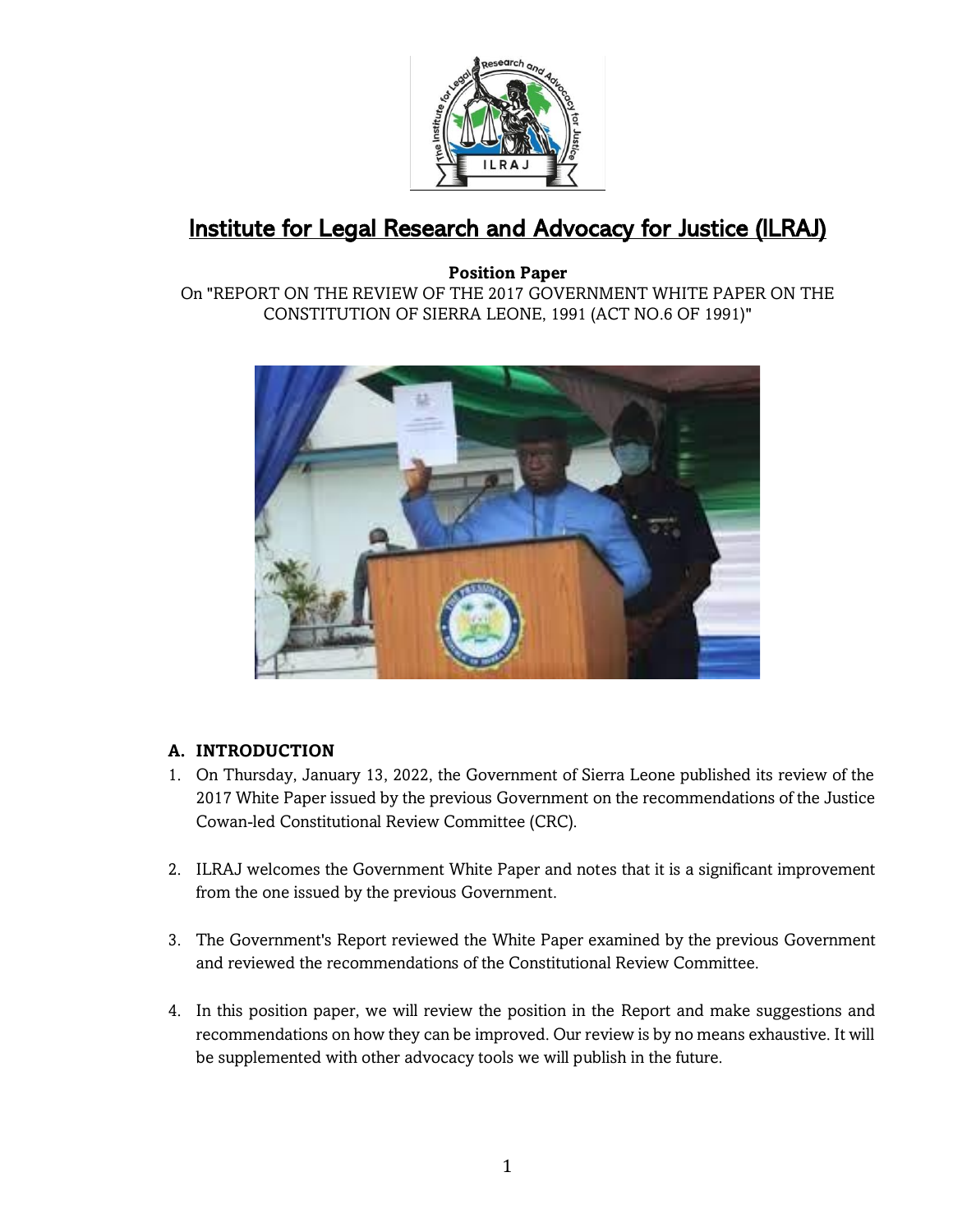

# **B. FUNDAMENTAL PRINCIPLES OF STATE POLICY**

- 5. We note that under this heading, the Government accepted the following CRC's recommendations to wit: to incorporate principles of human dignity and equality into the fundamental principles of state policy in Chapter 2 of the 1991 constitution, to direct its policy towards ensuring adequate medical and health facilities for all persons without qualifying it to "regard to the resources of the state," to prohibit discrimination, to provide free quality education, to include civic education and entrepreneurship among the state's educational objectives, to promote national culture, citizens to respect the national currency and national pledge.
- 6. We welcome the acceptance of these recommendations by the Government.

### Non-Justiciability

- 7. We are disappointed that the Government decided to retain section 14 of the 1991 Constitution, which ensures that the rights conferred in Chapter 2 of the Constitution, such as the right to health, education, etc. are not legal rights, and citizens cannot take legal action if Government fails to provide them. This seriously limits citizens' rights to seek redress and make these rights merely aspirational. Where there is a violation of the economic, social and cultural rights, there is no mechanism for redress.
- 8. ILRAJ is of the humble view that rights stated in Chapter 2 of the 1991 Constitution should be enforceable. The CRC mentioned that these rights are enforceable in other African countries such as Kenya, South Africa and Uganda. Making them enforceable will ensure that we comply with our international obligations. In some instances, in its report Government states that it will follow best practices in other countries. We must not be selective and cite international best practices only when it suits our decision.
- 9. It is important to rehash the rationale given by the CRC regarding justiciability –"

The lack of justiciability in the rights and freedoms outlined in the Constitution is a grave problem because it prevents the people from holding the Government accountable for unjust violations. All public Offices and leaders must be answerable to its people. If one's freedoms and rights have been or is likely to be contravened, they should have the right to apply to an appropriate court and order compensation, legal remedy or any other redress. There should be an independent and impartial tribunal to judge such as cases to avoid any bias and unjust decisions. If there are no checks and balances on the Government, the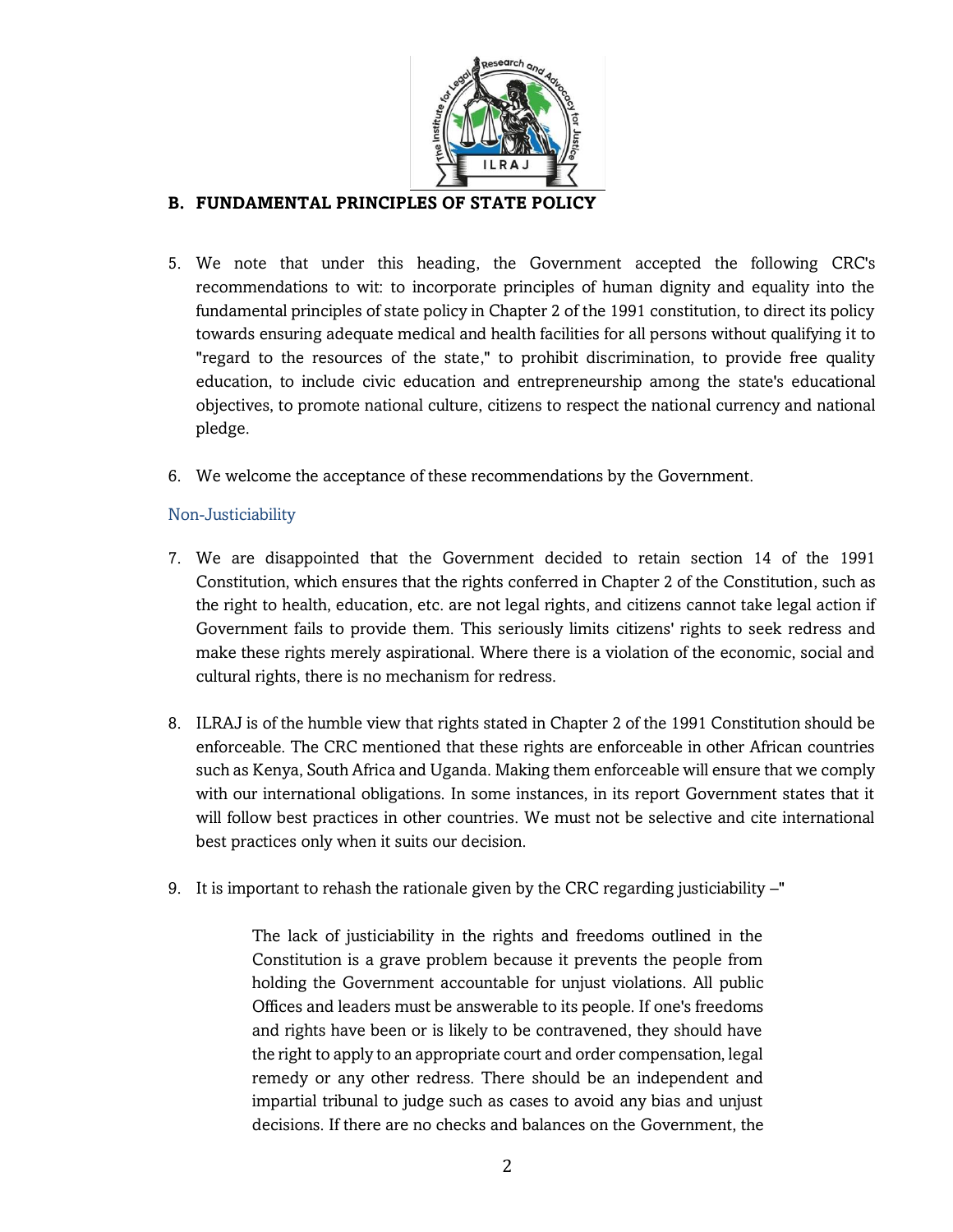

Government would have free rein to violate anyone's rights and freedoms without fear of consequences. There must be a medium through which the rules can be justifiable in order to make them enforceable, and an independent, impartial tribunal that is easily accessible by the people is one route by which that can happen. Furthermore, if a party is aggrieved by any decision of the court, he/she should be able to appeal to the next court. Parliament should make laws for the enforcement of the rights and freedoms under the Constitution. During this, the people should be able to hold them accountable by requesting that they report on the measures they've adopted to give effect to the rights and progress on the enforcement of rights. According to the African Charter, countries have to submit reports on the measures they've adopted and progress they've made in the enjoyment of these rights within two years of entry and afterwards, every three years. This type of transparency allows the people and other countries to hold the Sierra Leonean government accountable for their promises and duties as protectors of citizens' rights and freedoms."

- 10. It is also essential to note that the CRC stated that during the consultation process when the question was asked: "should there be a provision that would help citizens to enforce these rights against the Government through the formal legal system?" The results revealed that the majority (90%) of the respondents agreed that there should be a provision to help citizens enforce their rights through the formal legal system.
- 11. ILRAJ strongly urges the Government to reconsider its position on the issue of justiciability of the rights under chapter 2 of the 1991 Constitution of Sierra Leone.

#### Acting Inconsistent with the Constitution

- 12. The Government rejected the recommendation of the CRC to expand the provisions of section 6(5) of the 1991 Constitution by making provision "prohibiting all organs of Government and Public Officers from acting in any way that is inconsistent with the Constitution or their office and exposing themselves to situations of conflict of interest between their official responsibilities and private interests."
- 13. The reason for the Government's rejection of this recommendation is that it believes the current anti-Corruption law is fully expansive and has been highly effective in combatting corruption.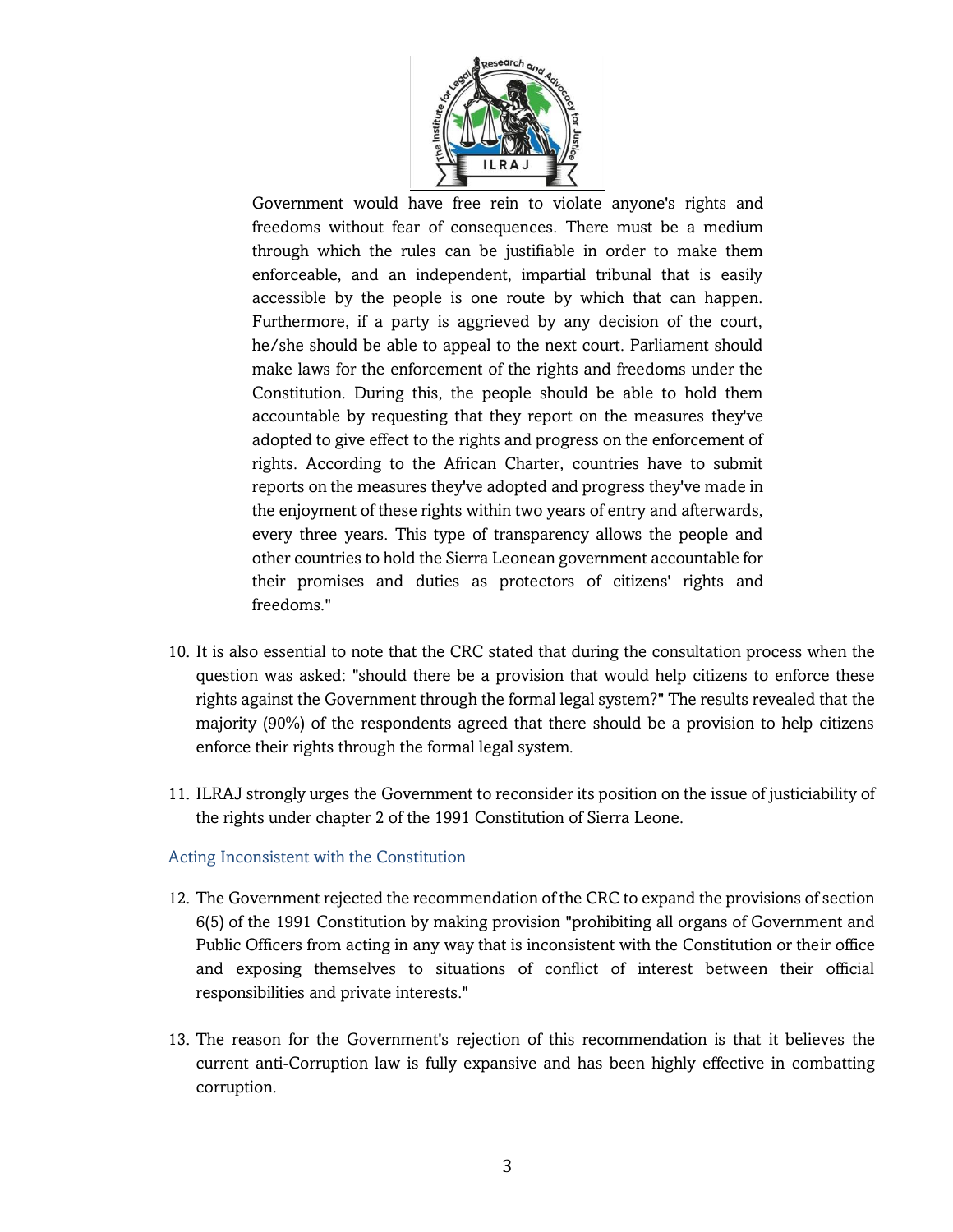

14. While the latter part of the rationale remains debatable, what is not is that the recommendation of the CRC goes beyond the anti-corruption law. It reiterates the duty and responsibility of all Government and public officers to ensure they do not act in a manner that is inconsistent with the Constitution. The Constitution deals with a host of other matters, including but not limited to anti-corruption.

# Universal Healthcare

15. We are delighted that Government accepted the recommendation of the CRC so that sections 8 (3) (c) and (d) of the 1991 Constitution will now read as follows:

> (c) the health, safety and welfare of all persons in employment are safeguarded and not endangered or abused, and in particular that special provisions be made for working women with children; (d) there are adequate medical and health facilities for all persons;

16. If this provision is made justiciable and resources are allocated to health care service delivery, it will go a long way to ensuring that we improve our infant and maternal mortality ratio, Sierra Leone moves up in the UN Human Development Index and achieve goal 3 of the Sustainable Development Goal.

# Human Right Education

- 17. Government proposes to amend section 9(3) of the 1991 Constitution as follows "the Government shall promote the learning of indigenous languages and the study and application of modern sciences, foreign languages, technology, civic education, conflict management, commerce and entrepreneurship."
- 18. The Government specifically deleted the phrase "human rights" as recommended by the CRC.
- 19. The CRC specifically included the promotion of human rights because it said it 'was mindful of the TRC recommendations on human rights protection which state: "Under this heading, the Commission seeks to promote the creation of a human rights culture in Sierra Leone. A rights culture is one in which there is knowledge and recognition of the basic rights to which all human beings are entitled. A rights culture demands that we respect each other's human rights, without exception." The CRC, therefore, recommends that the Government should introduce courses in schools, colleges other learning institutions on developments in the field of human rights and conflict prevention and management."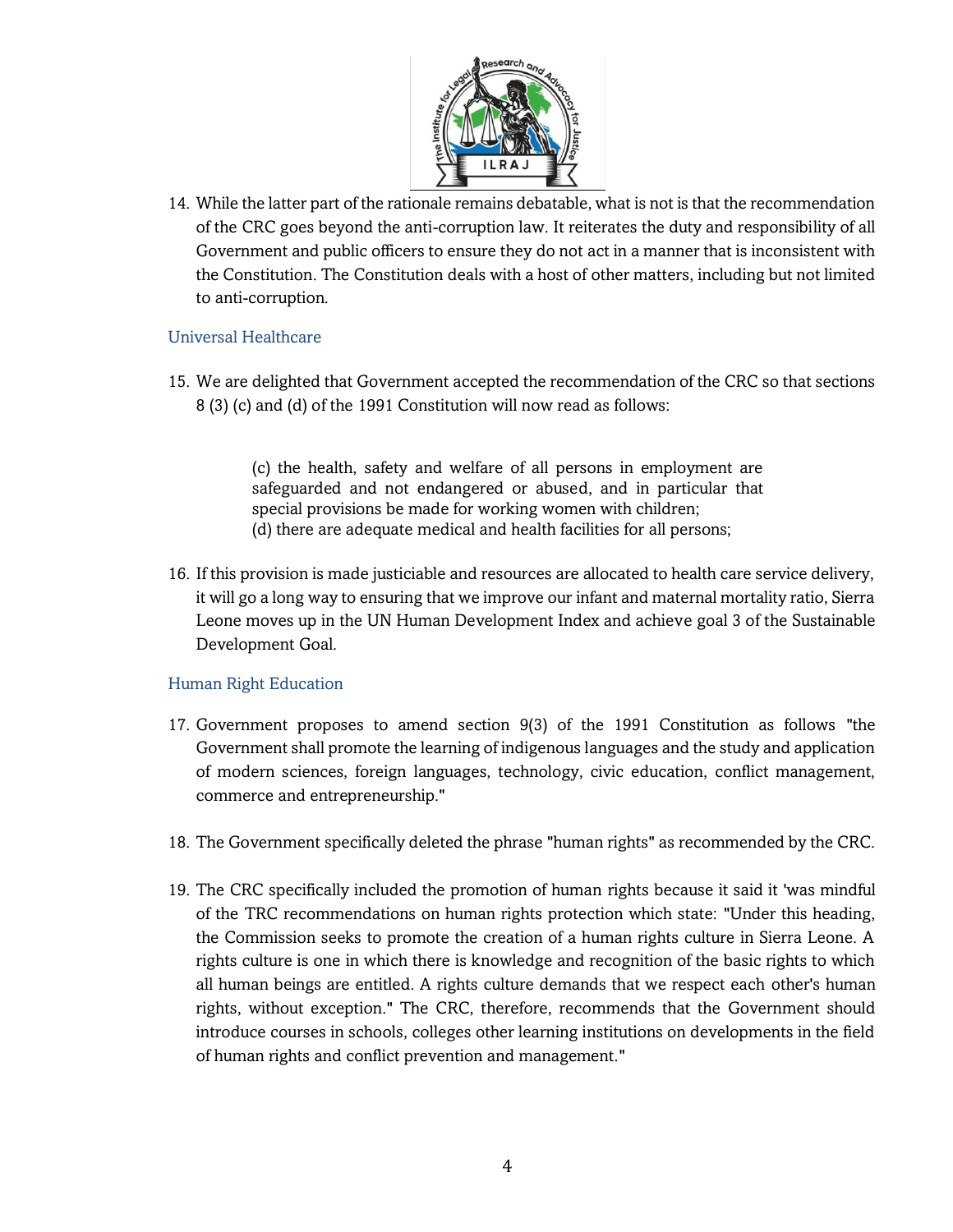

20. ILRAJ welcomes the Government's inclusion of civic education but is disappointed by the deletion of the phrase "human rights." We believe that civic education and human rights complement each other and will go well together.

Information, Communication and the Media

- 21. The Government decided not to amend section 11 of the 1991 Constitution and not to include a new chapter titled "Information, Communication and the Media" with detailed provisions on freedom of the press, media freedom and independence, no State interference, and establishment, composition and functions of the Independent Media Commission be included in the Constitution.
- 22. The Government notes in its Report that the Freedom of Information Act, 2013 and the Independent Media Commission Act, 2020 cumulatively address these issues and should therefore not be addressed in the Constitution.
- 23. With the greatest respect to the Government, the Constitution is the supreme authority and law of our country, and it takes precedence over all other laws and legislation. Because there is detailed legislation dealing with the media does not mean freedom of the press and its independence cannot be dealt with in the Constitution. It is important to guarantee and secure these rights in the grundnorm of the Republic. A breach of these rights in the Constitution could be taken directly to the highest court of the land, i.e., the Supreme Court.
- 24. ILRAJ urges the Government to reconsider its position on this issue and include this new chapter in the Constitution.

# National Culture

25. We wholeheartedly welcome the amendment of Section 12(a) of the Constitution to include 'dresses' that promote Sierra Leonean culture and commend the President for regularly promoting Sierra Leonean attire.

# **C. THE RECOGNITION AND PROTECTION OF THE FUNDAMENTAL HUMAN RIGHTS AND FREEDOMS OF THE INDIVIDUAL**

26. We note that under this heading, the following recommendations were accepted: To rename Chapter 3 The Recognition, Protection and Promotion of Human Rights and Freedoms of the individual, to abolish the Death Penalty, to reduce detention periods from ten days to seven days in cases of capital offences and from seventy-two hours to forty-eight hours in the case of other offences, to compensate and/or apologize to persons unlawfully arrested and detained, to subject the protection of fundamental rights to National Security, Protection from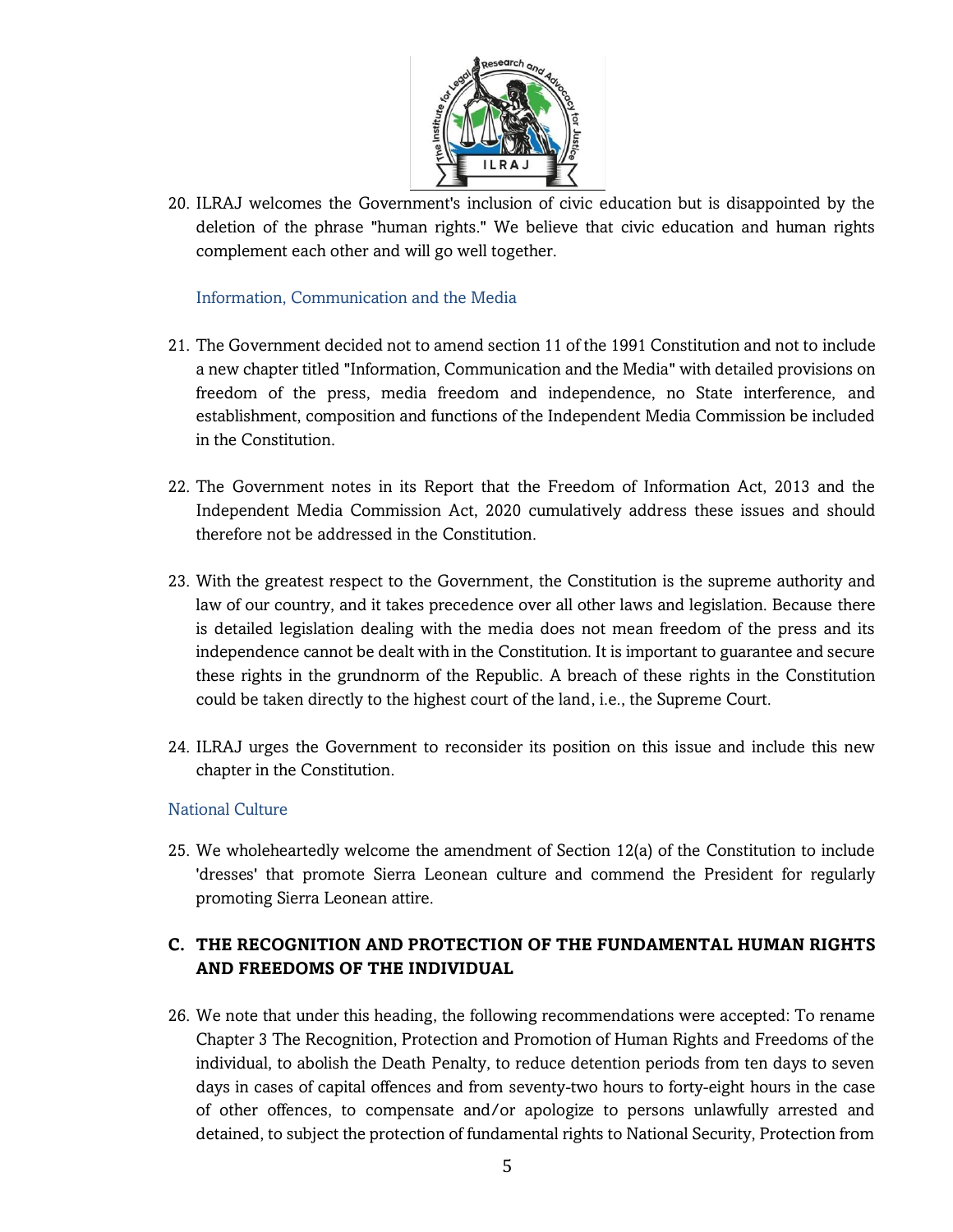

torture and inhuman treatment to be absolutely guaranteed, to draft a New Section 27, Not to derogate from fundamental human rights to life, the prohibition of torture, the principles of legality, freedom of thought conscience and religion during a state of emergency, to have a dedicated chapter in the Constitution dealing with citizenship.

# Death Penalty

27. We strongly commend Government for accepting the CRC's recommendation to abolish the death penalty.

# Arrest without Charge

- 28. We welcome Government's decision to reduce the detention period prior to "being brought to court to seven days from ten days for heinous offences and forty-eight hours from seventytwo for other offences, respectively."
- 29. We are concerned that the term "heinous offences" was not defined. To prevent abuse, we urge Government to define this term so that it is clear and unambiguous that it is restricted in scope and limited only to offences such as treason and armed robbery.

# Protection from Inhuman Treatment

30. We are delighted that the Government accepted the CRC's recommendation to delete the provision in the provisio, which legitimised a law or any law authorising the infliction of any kind of punishment that was lawful immediately before the entry into force of the Constitution be abolished.

# What is National Security?

- 31. ILRAJ notes that "national security" is used to clawback many of the rights granted under this chapter of the Constitution, including protection of freedom of movement and protection from deprivation of property.
- 32. ILRAJ notes the importance of national security. It is and should not be absolute. Government must clearly define the scope of "national security" so that it is not relied upon to curtail human rights. The right balance between human rights and national security should always be struck. "A government's over-invocation of national security concerns can seriously undermine the main institutional safeguards against government abuse: independence of the courts, the rule of law, legislative oversight, media freedom, and open government."
- 33. ILRAJ is disappointed that Government was equivocal in its Report about including a new chapter in the Constitution. It stated that "National security is crucial for the survival and sustenance of the State of Sierra Leone like for any other country. There is a need to ensure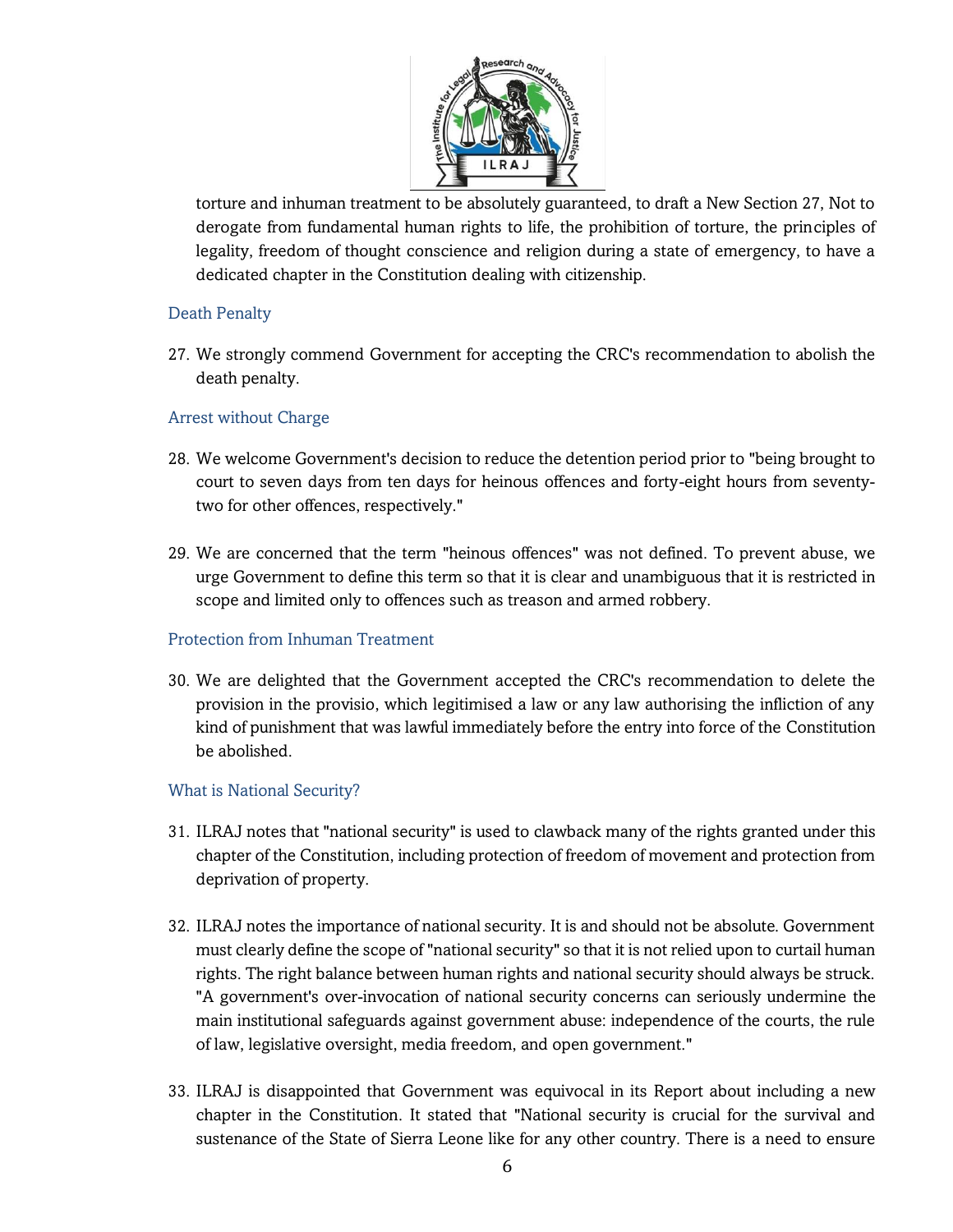

that National security issues are clearly defined in the new Constitution. A new chapter dedicated to defining the structure, principles, coordination, financing, coordination and safeguarding shall be provided in the new Constitution."

- 34. It failed to say whether the new chapter in the Constitution will be the same as proposed by the CRC.
- 35. ILRAJ urges the Government to adopt the recommendation of the CRC to inter alia state that the "national security" of Sierra Leone should be promoted and guaranteed in accordance with the following principles – a. national security shall be subject to the authority of this Constitution and Parliament; b. national security shall be pursued in compliance with the law and with the utmost respect for the rule of law, democracy, human rights and fundamental freedoms;
- 36. ILRAJ further urges the Government to ensure that the new chapter is in tandem with international standards and complies with inter alia the Global Principles on National Security and the Right to Information (Tshwane Principles).

# Public Emergency

37. ILRAJ welcomes that clear and categorical statement that there will be "no derogation of the fundamental human rights to life, the prohibition of torture, the principles of legality in the fields of criminal law, and the freedom of thought, conscience and religion during a State of emergency."

# Gender Discriminatory Provision

- 38. ILRAJ welcomes the Government's acceptance of the recommendation to draft a new section 27 of the 1991 Constitution to provide for gender inclusivity, protection from discrimination and promotion of the rights and empowerment of women in line with the Government's policy.
- 39. ILRAJ urges the Government to accept the draft new section submitted by the CRC, which includes the following provisions:

"(1) Every person is equal before the law and has the right to equal protection and benefit of the law.

(2) Equality includes full and equal enjoyment of all rights and fundamental freedoms.

Women and men have the right to equal treatment, including the right to equal opportunities in political, economic, cultural and social spheres.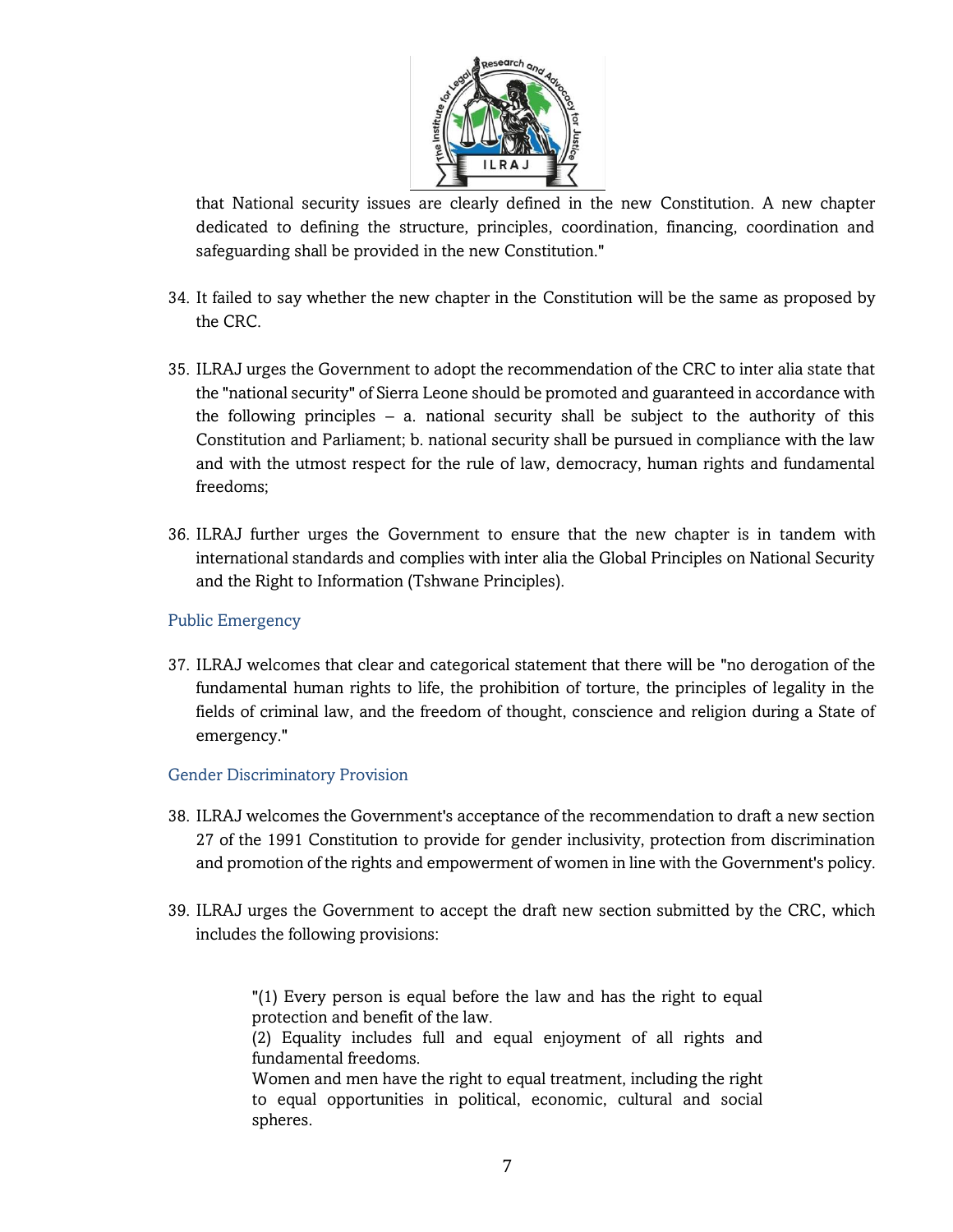

(3) A person may not be discriminated against on the grounds of race, colour, ethnic origin, religion, creed, social or economic status.

(4) For the purposes of this section discriminates means to give different treatment to different persons attributable or mainly to their respective description by race, sex, pregnancy, marital status, health status, ethnic or social origin, colour, age, disability, religion, conscience, belief, culture, dress, language or birth.

(5) Neither the state nor any person shall discriminate against any other on any of the grounds specified in section 5.

(6) The state shall take legislative and other measures to implement the principle that not more than two thirds of the members of elective or appointive bodies shall be of the same gender.

(7) Nothing in this section shall prevent Parliament from enacting laws that are necessary to provide for the implementation of policies and programmes aimed at addressing social, economic, and educational imbalances in the Sierra Leonean society."

# New Chapters

40. We urge the Government to review its decision not to add new chapters relating to the right to the environment, the right of the aged, persons with disability and the rights of the child in the Constitution. We reiterate our view that the Constitution is the supreme of land and these rights are very important to be included in the Constitution.

# **D. CITIZENSHIP**

- 41. We are delighted that Government accepted the recommendation to draft a new chapter on citizenship in the Constitution "as citizenship is very vital in the government structure of the State and therefore needs to be clearly defined in the most important legislation – the Constitution."
- 42. In its submission to the CRC, the then opposition Sierra Leone Peoples' Party (SLPP) emphasized that "we further believe that a new chapter on citizenship should now form part of a reviewed 1991 Constitution as international best practice dictates that modern Constitutions should give a clear and authoritative provision which would determine who the citizens of a country are and how to acquire citizenship **without reference to racial or gender criteria**." (emphasis ours).
- 43. Now in Government, we urge them to ensure that the new chapter adopts the recommendations of the CRC, which included removing all references to race concerning the criteria of acquisition of citizenship.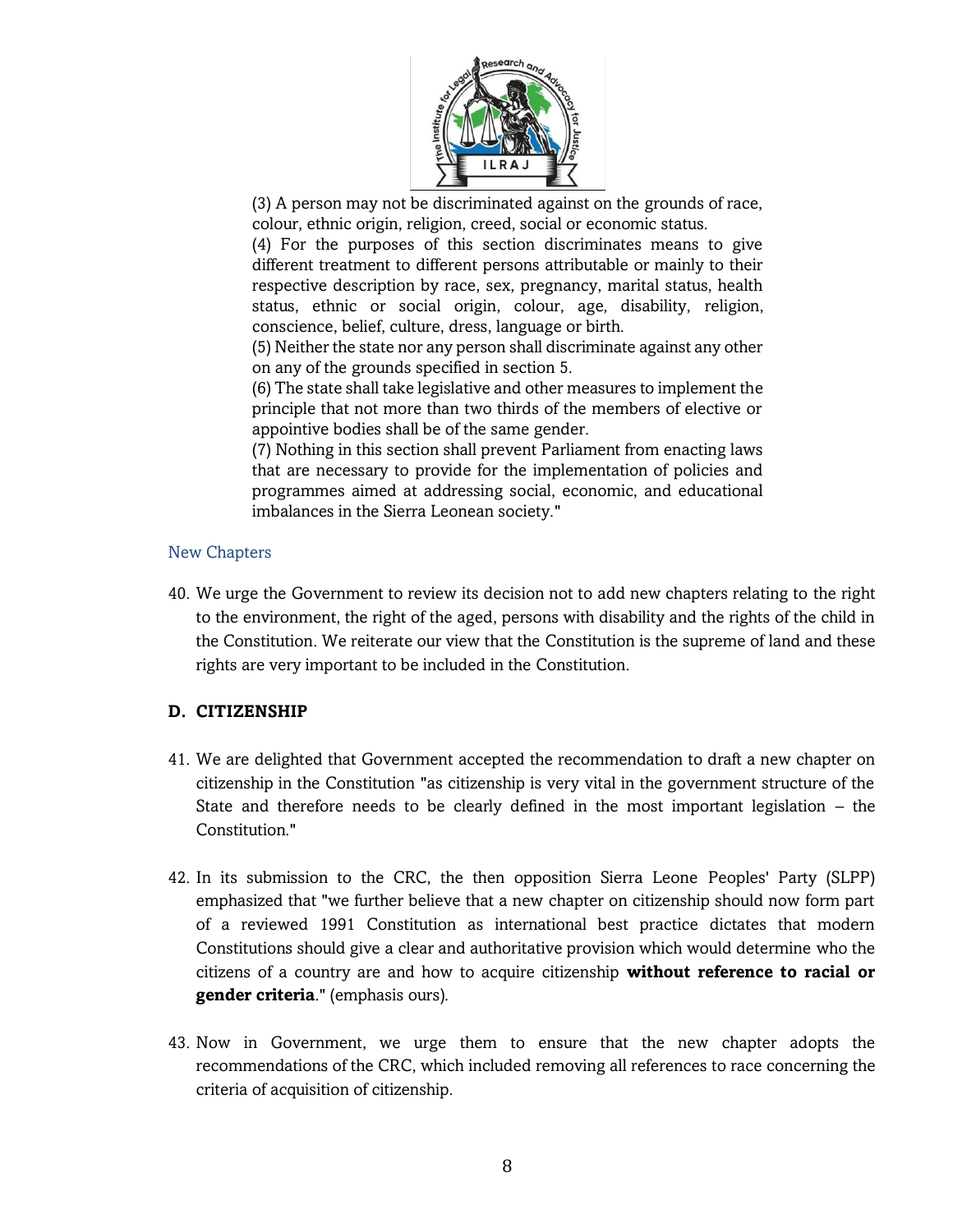

44. In addition, we also call for sections 75 & 76 of the Constitution to be replaced "to enable citizens by naturalization to hold Public Office and Elected offices, except that of the presidency," for Citizenship by birth to be enlarged to include every person born in or outside Sierra Leone before April 27th, 1991, one of whose parents was born in Sierra Leone and for citizenship by marriage to be granted if a person has been married to a citizen for at least five years."

# **E. THE EXECUTIVE**

45. We note that the CRC recommendations accepted under this heading are: to hold presidential, parliamentary and local government elections on the same day, to have a fixed date for the inauguration of an elected president, loss of party membership is not an automatic cause for the removal from office of a sitting President or Vice President, That the board constituted to enquire into the mental and physical capacity of the President to discharge his constitutional duties should report to the Speaker within 90 days, separation of the office of the AG from the Minister of Justice.

# Supreme Executive Authority

- 46. ILRAJ is disappointed that the Government believes that replacing the phrase "supreme executive authority" with "chief executive" is a puerile attempt at undermining the President's constitutional authority.
- 47. In its manifesto, the SLPP stated, "A presidency that is powerful beyond the limits of democratic governance is dangerous for any democracy. Sierra Leone can ill afford an elected autocrat in our presidency…The last 10 years of APC rule has left Sierra Leoneans stunned by the unlimited and unbridled use of "Executive Power." State governance has been treated by President Ernest Bai Koroma as if there are no constitutional injunctions or limitations under the 1991 Constitution." The SLPP committed to avoiding the reckless use of supreme executive authority and so-called orders from above.
- 48. The interpretation given to the phrase by the Supreme Court in *Alhaji Samuel Sam Sumana vs. Attorney-General and Minister of Justice and Victor Bockarie Foh* has created chaos and given the impression that the President can override any law, including the Constitution using supreme executive authority. The phrase is vague and has been cited in instances of excessive abuse, and if this is not addressed, it will be abused in the future. Therefore, we think that the recommendations to use "chief executive" instead of supreme executive authority are not puerile. In a country where democracy and the rule of law prevail, the people and the Constitution should be supreme.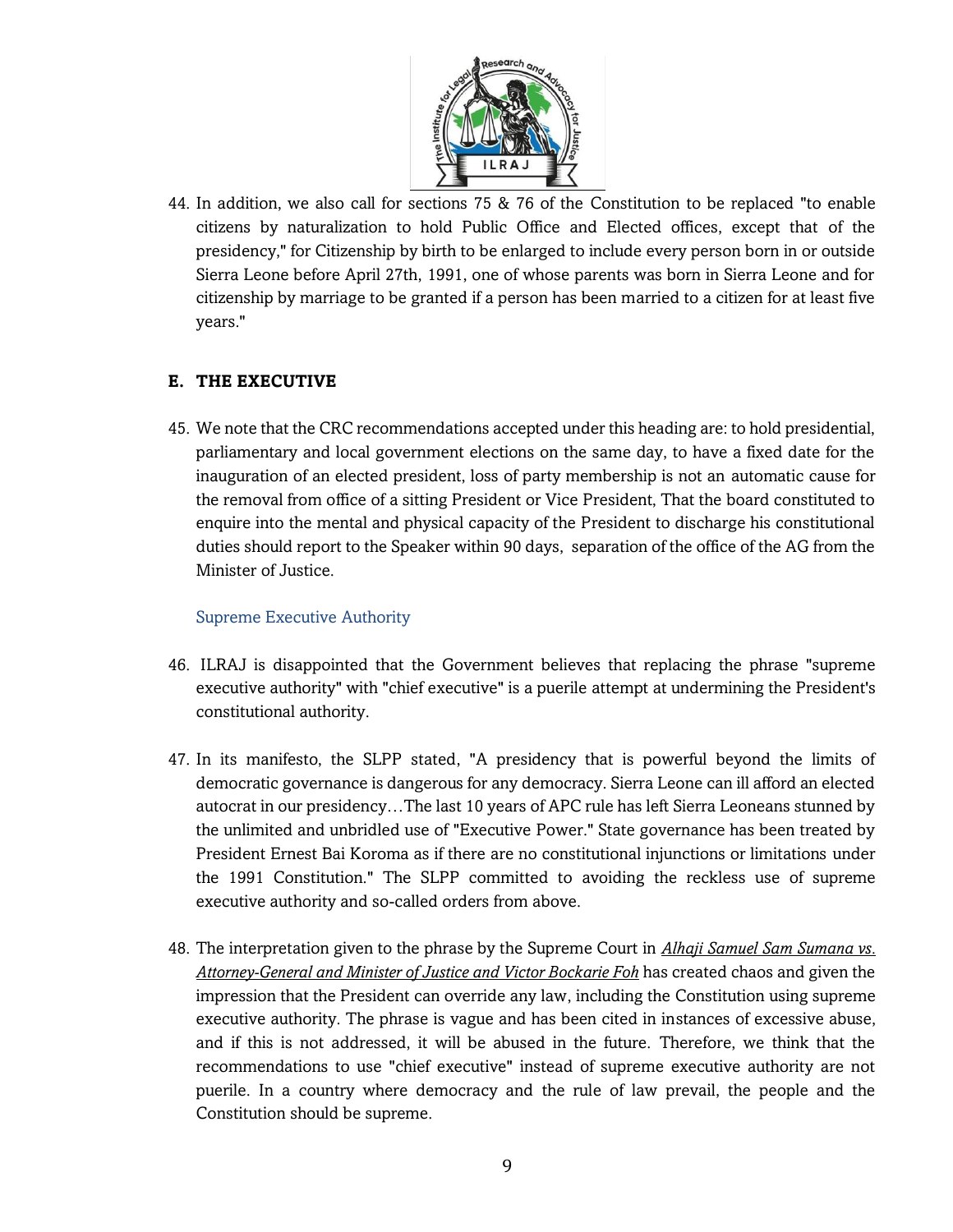

Qualification of the Attorney General, Solicitor General and Director of Public Prosecutions

- 49. When referring to the minimum number of years of entitlement to practice for these offices, the Report talks about the age for qualification. We consider this a minor omission.
- 50. The Government in its Report is proposing that the minimum number of years of entitlement to practice for qualification for appointment as DPP and Solicitor General be reduced from fifteen years to twelve years, respectively. They similarly recommended that to be appointed Attorney-General, the minimum number of years should be reduced from twenty years to fifteen years.
- 51. These recommendations were not included in the CRC report. While Government has a right to introduce and make new recommendations, we are concerned that no clear rationale was provided in the Report.
- 52. We welcome the separation of the office of Attorney-General from that of Minister of Justice and the recommendation that appointment of the Attorney-General be subjected to parliamentary approval.

# **F. THE LEGISLATURE**

53. We note that the recommendations accepted under this heading are: that members of parliament shall be elected in accordance with a system of proportional representation, public officers to resign from office six months before vying for Parliamentary seats, Speaker shall be qualified to be appointed as a Judge, Parliamentary Committees to have additional powers to investigate and enquire into the activities or administration of agencies of Government.

#### The President is a Parliamentarian

- 54. We note with utmost disappointment that the recommendation that the President should cease to be part of the composition of Parliament was rejected by the Government. It is worth reminding that this was not just a mere recommendation in the CRC. It emanated from the TRC, the Peter Tucker Commission report, expert opinion and the overwhelming views of the people of Sierra Leone.
- 55. We agree with the CRC that section 73(1) of the Constitution of Sierra Leone should be amended to read as follows: "There shall be a legislature of Sierra Leone which shall be known as Parliament, and shall consist of the Speaker and Members of Parliament."

#### Women's Political Representation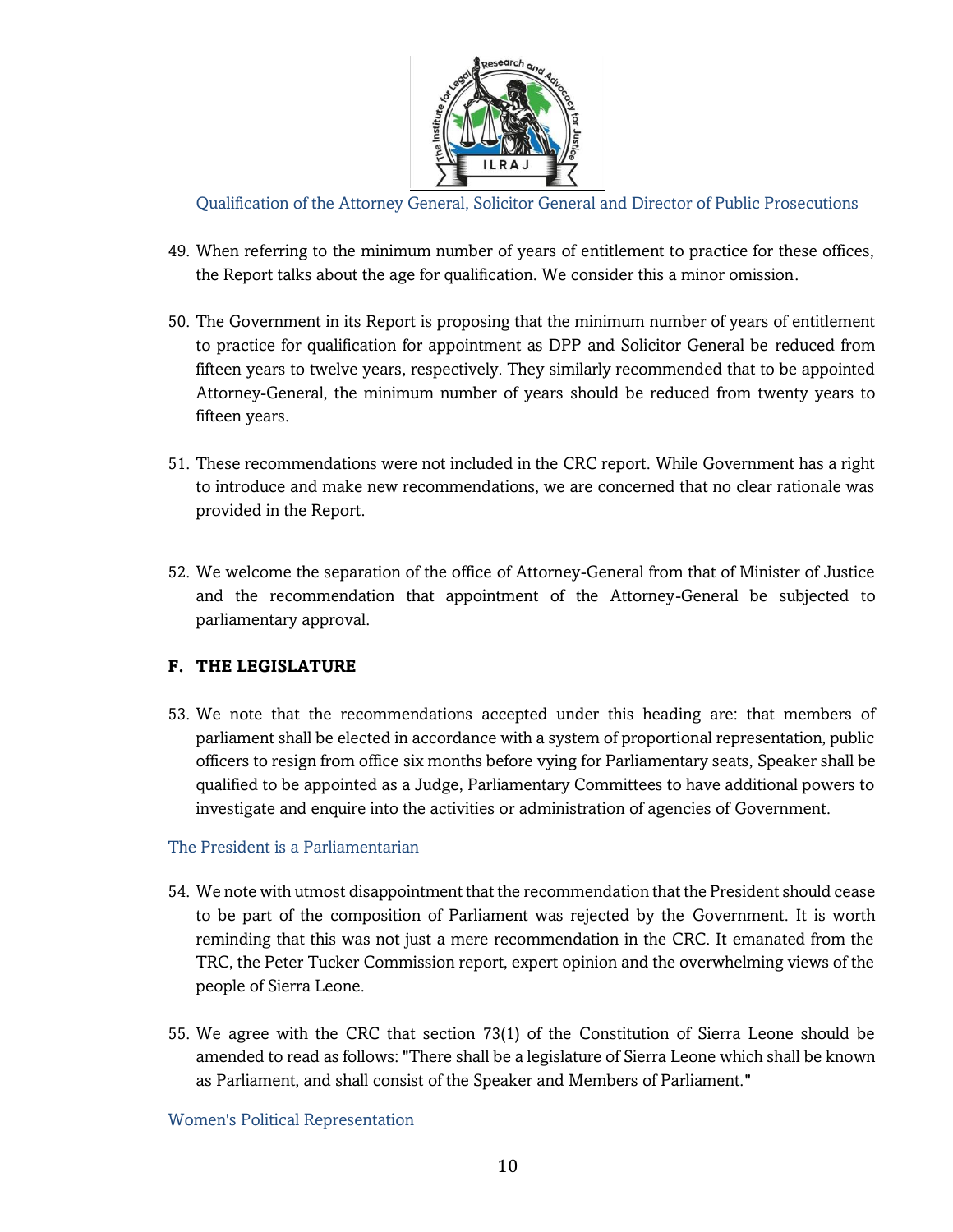

- 56. The Government accepted the recommendation that thirty percent of the participants in public elections, i.e., Presidential, Parliamentary and Local Council elections, should be women. The Government further proposes amending section 38 of the 1991 Constitution to provide for proportional representation to achieve women's participation in public elections.
- 57. This is inconsistent with the provisions of the draft Gender Equality and Women's Empowerment (GEWE) Bill, which speaks to a 30 percent minimum representation of women rather than participation which is clearly different.
- 58. We note with concern the Government's response to the recommendation "that not less than 30 percent of parliament shall be women details of which should be prescribed by an Act of Parliament." Unfortunately, the Government believes that "this issue should be addressed in another legislation and not in the constitution."
- 59. Moreover, in its position paper to the CRC, the SLPP "went on to state that the Constitution should guarantee a 30 percent quota of women in leadership positions, including in customary and traditional structures stating let the constitution confirm that affirmative actions should also be used to address women's economic backwardness and poverty."
- 60. ILRAJ urges the Government to include strong provisions about a minimum of thirty percent women's representation to prevent any further legal challenge to the GEWE law and policy.

# Section 77(1)

- 61. In its Report, the Government rejected the CRC's proposed recommendations for amendments to sub-sections (k), (l) and (n) and also dismissed the proposed new subsection (o) of section 77(1).
- 62. We consider this a missed opportunity by the Government to strengthen our democracy and accountability of members of Parliament to their constituents.
- 63. We urge the Government to reconsider its stance and amend the said sub-sections by adding the phrases indicated in bold and by adding the new sub-section (o).

(k) if she/he **voluntarily** ceases to be a member of the political party of which he was a member at the time of his election to Parliament and he so informs the Speaker, or the Speaker is so informed by the Leader of that political party; or

(l) if by his conduct in Parliament by **persistently** sitting and voting with members of a different party, the Speaker is satisfied after consultation with the Leader of that Member's party **and upon**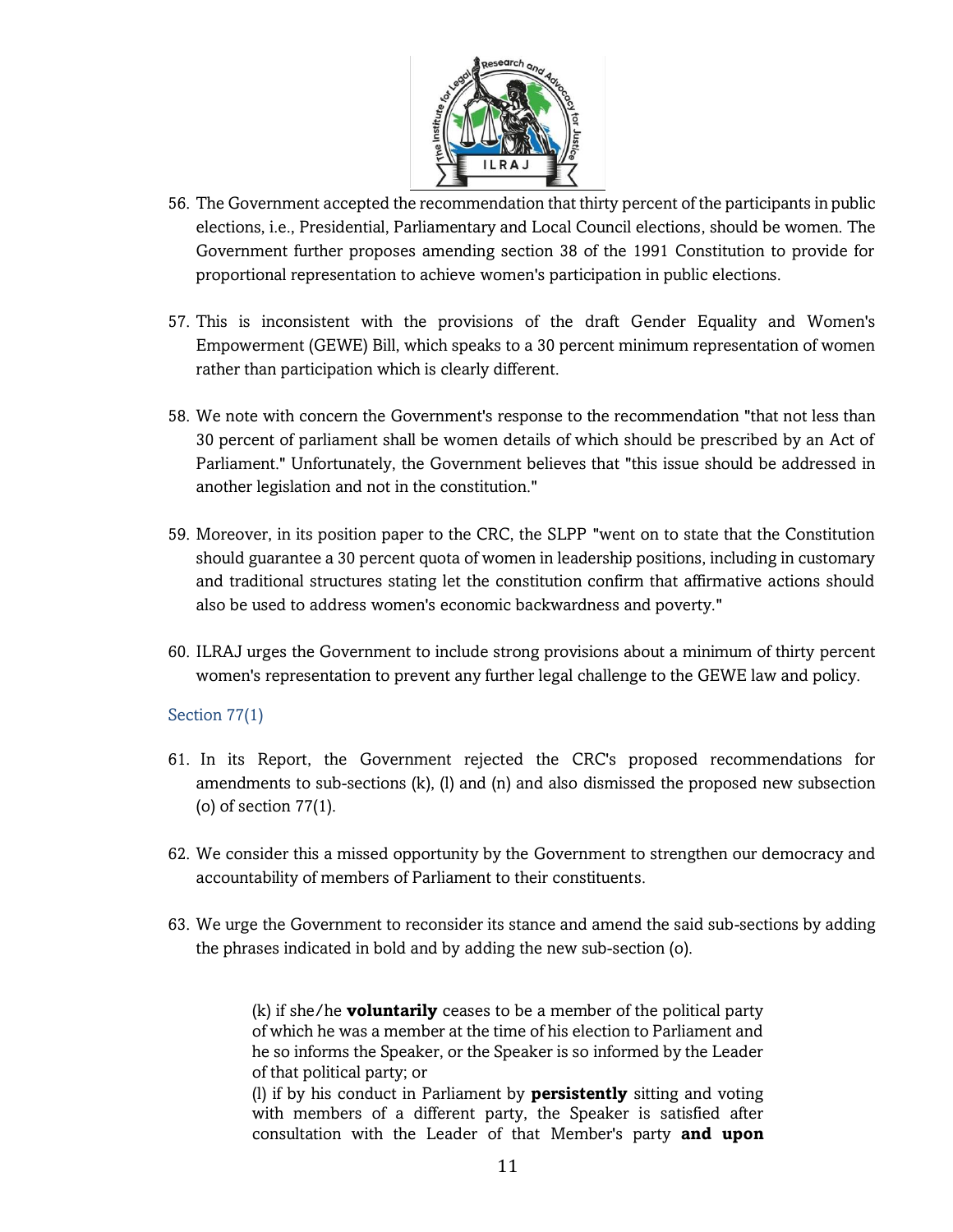

**sufficient evidence** that the Member is no longer a member of the political party under whose symbol she/he was elected to Parliament; or

(m) if, being elected to Parliament as an independent candidate, he joins a political party in Parliament; or

(n) if she/he accepts office as Ambassador or High Commissioner for Sierra Leone or any **employment** with an International or Regional Organization.

(o) **The constituents shall have the right to recall a respective Member of Parliament of the same constituency before the end of their term.**

**Provided that Parliament shall enact legislation and procedure for the grounds on which a member may be recalled.**

### Proportional Representation

- 64. The Government accepted the recommendation of the CRC for members of parliament to be elected by proportional representation.
- 65. ILRAJ notes that all types of voting systems have advantages and limitations. No matter which method is selected, there will be shortcomings.
- 66. Although there was public disaffection after the proportional representation system was used in the 1996 elections, what is often lost in the debate is that there are many types of proportional representation. The party list system is not the only version.
- 67. We must be willing to consider other options and not just limit ourselves to one type of proportional representation.

# **G. THE JUDICIARY**

68. We note that under this heading, the recommendations accepted are: to increase the number of Supreme Court Judges, Court of Appeal and High court, the power of the Chief Justice by statutory instrument to create divisions of the court of appeal as he may consider necessary, the addition of court-martial to section 129 (2), to expand the composition of the JLSC albeit to include only the Financial Secretary, to change references to court as "inferior" and "traditional" to "subordinate" and "local."

#### Appointment of Judges

69. We note that Government rejected the proposed amendment to section 135(4) of the Constitution of Sierra Leone.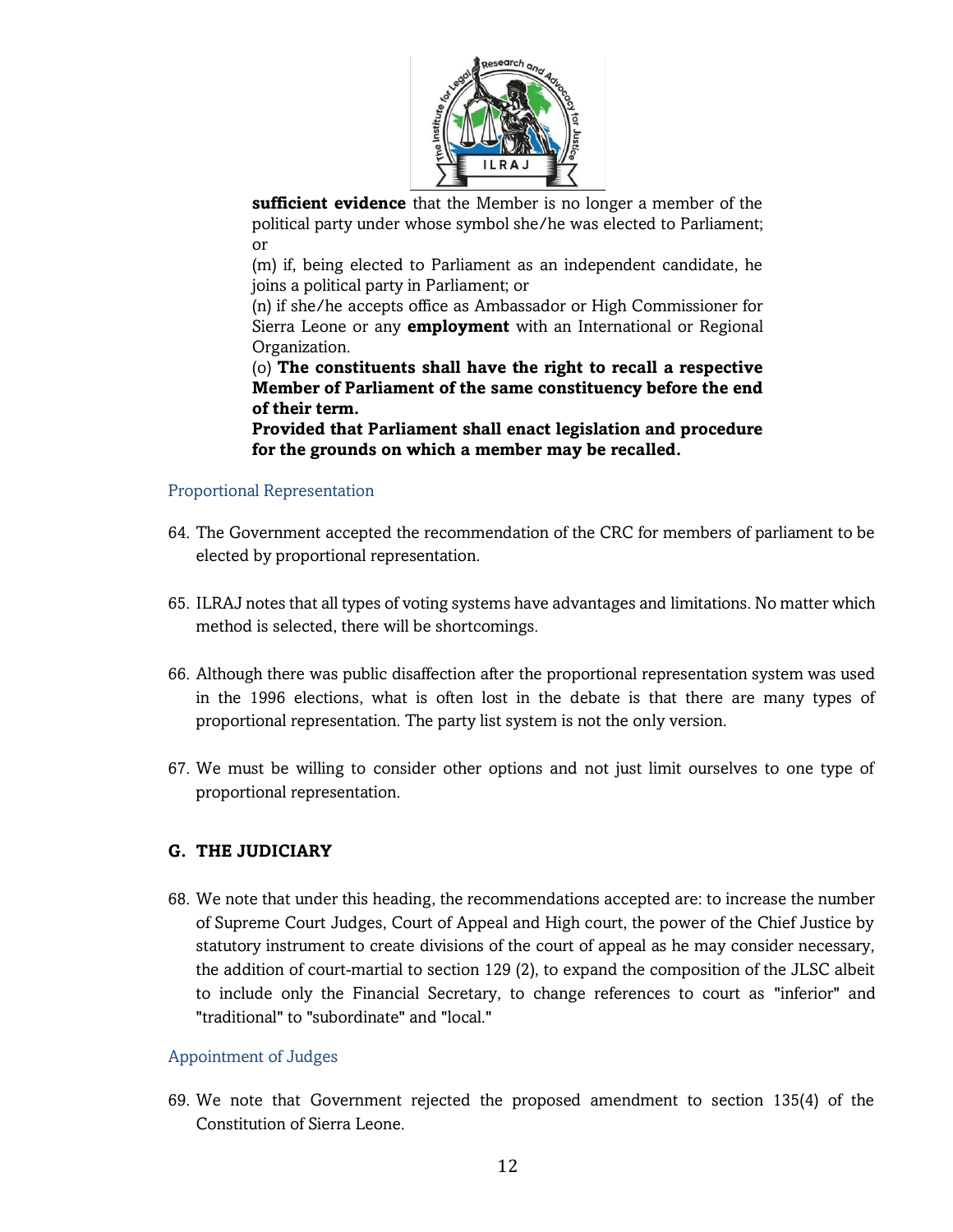

70. ILRAJ strongly believes that the procedure for the appointment of judges must be open and transparent. Vacancies must be advertised to provide equal access to all, there must be an open interview process which includes public participation and appointment by the President and approval by Parliament must be only the candidates that have gone through this process. The procedure is currently being used in Kenya and we believe we should adopt the same.

### Judicial Vacancies

- 71. The Government's rejection of the CRC proposal to amend section 136 (4) by including the words "...subject to the approval of Parliament" is disappointing.
- 72. By rejecting this recommendation, a back door has been provided for Judges to be appointed without the approval of Parliament. We do not believe this was the intention of the original drafters of the 1991 Constitution and Government should not miss this opportunity to close that back door.

# Composition of the JLSC

- 73. We note the Government's acceptance to expand the scope of the JLSC by the addition only of the Financial Secretary. We are disappointed that Government did not adhere to the concerns and recommendations to make the Commission more independent by increasing its membership.
- 74. At the CRC, the Human Rights Commission of Sierra Leone advocated that access to justice for the public would be enhanced if the composition of the Judicial and Legal Services Commission was expanded to include representatives of civil society and members of the public. Similarly, the Law Reform Commission "recommended that the JLSC should be restructured and expanded to include representation from other law-related institutions and that its the functions should be broadened to include performance management, disciplinary control over judges, investigation of complaints against judicial officers, and advising the Government on ways of improving the administration of justice." We associate ourselves with these statements.

# **H. CONCLUSION**

75. We urge Government to ensure that the chapters relating to Local Government & Decentralization and the Public Service should be in line with the recommendations as drafted by the CRC in its Report. We are worried that the holistic recommendations made by the CRC in respect of these additional chapters were not thoroughly reviewed.